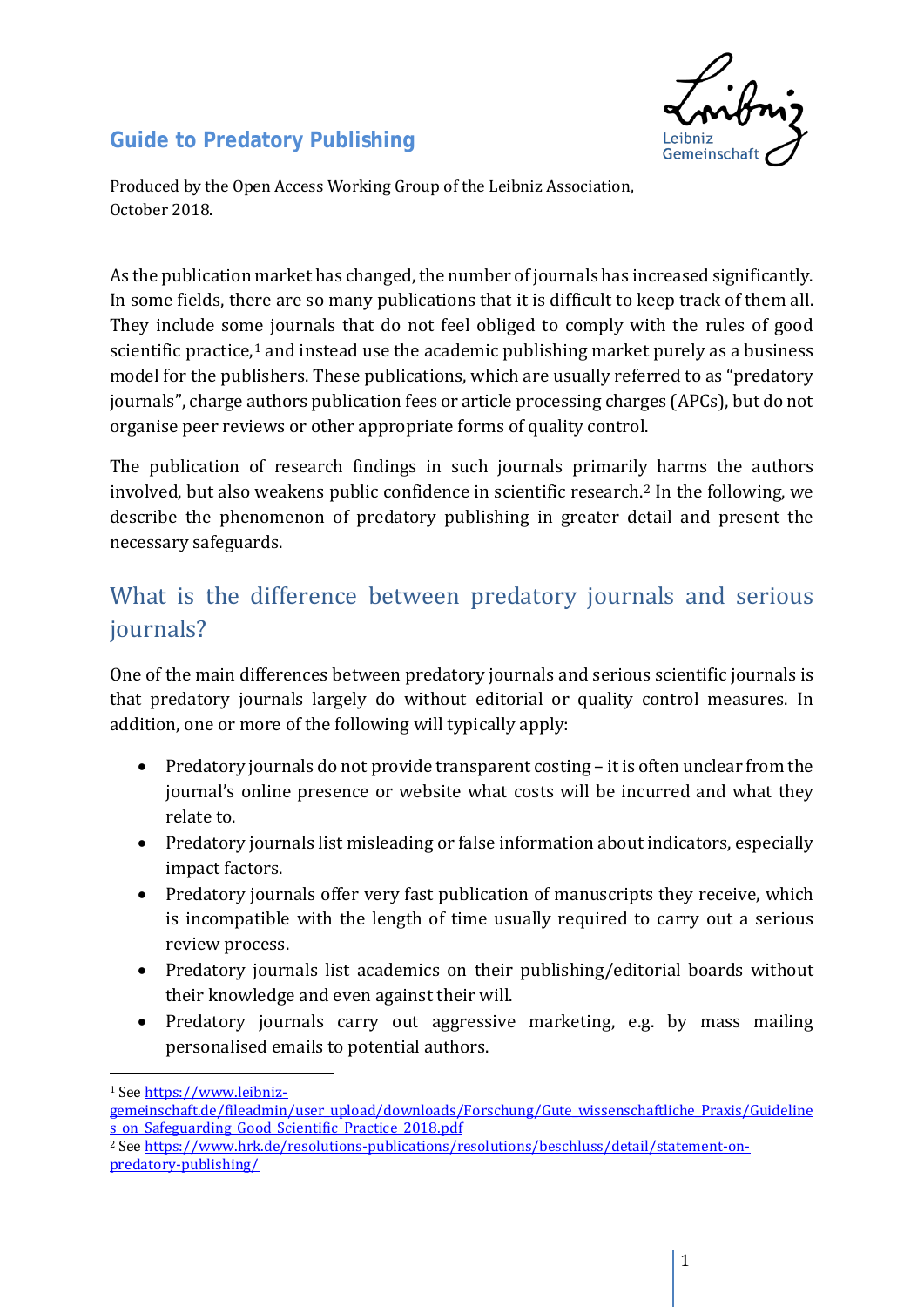• Predatory journals imitate the name or online presence of established journals.

# What role do predatory journals play in academic publishing as a whole?

The predatory journal phenomenon has been around for at least ten years, but the number of suspect journals has increased significantly in recent times. For instance, Shen and Björk<sup>[3](#page-1-0)</sup> concluded, in a study published in 2015, that there were around 8000 predatory journals in 2014 which published around 420,000 articles between them. Other figures are more conservative and estimate 4000 predatory journals and 135,000 published article[s](#page-1-2) for the same year.[4](#page-1-1) This represents around 6.5–13% of all known specialist journals<sup>5</sup> and 5.9-18.3% of all specialist articles.<sup>6</sup>

## Who publishes in predatory journals?

 $\overline{a}$ 

In Germany, a research network of NDR, WDR and Süddeutsche Zeitung journalists found in summer 2018 that over 5000 authors had published work in predatory journals,<sup>[7](#page-1-4)</sup> although that figure includes a large number of one-off publications and few prolific writers.<sup>[8](#page-1-5)</sup> Comparing this figure with the total number of academic staff at universities and non-university research institutes in Germany (around 290,000[9\)](#page-1-6) gives a percentage of 1.7%. It is, therefore, a small percentage of researchers who publish in predatory journals. Within the Leibniz Association, the figure for the period between 2010 and 2018 is less than 0.5 per mille, based on a random sample of publications in OMICS Publishing Group journals.[10](#page-1-7) The high proportion of one-off publications suggests that, in the past, many scientists published in predatory journals unknowingly.

2016 (see [https://de.statista.com/statistik/daten/studie/248211/umfrage/personal-an-deutschen](https://de.statista.com/statistik/daten/studie/248211/umfrage/personal-an-deutschen-hochschulen-nach-personalgruppen/)[hochschulen-nach-personalgruppen/\)](https://de.statista.com/statistik/daten/studie/248211/umfrage/personal-an-deutschen-hochschulen-nach-personalgruppen/). In addition, just under 50,000 scientists are employed in nonuniversity research (see [https://www.bundesbericht-forschung-innovation.de/de/Ausseruniversitare-](https://www.bundesbericht-forschung-innovation.de/de/Ausseruniversitare-Forschungseinrichtungen-1654.html)[Forschungseinrichtungen-1654.html\)](https://www.bundesbericht-forschung-innovation.de/de/Ausseruniversitare-Forschungseinrichtungen-1654.html).

<span id="page-1-0"></span><sup>3</sup> Shen and Björk BMC Medicine (2015) 13:230[, https://doi.org/10.1186/s12916-015-0469-2](https://doi.org/10.1186/s12916-015-0469-2)

<span id="page-1-1"></span><sup>4</sup> Se[e https://walt.lishost.org/2015/11/ppppredatory-article-counts-an-investigation-part-1/](https://walt.lishost.org/2015/11/ppppredatory-article-counts-an-investigation-part-1/)

<span id="page-1-2"></span><sup>5</sup> According to "Ulrichs Web of Serials", there are over 60,000 academic and scholarly journals worldwide, see [http://www.ulrichsweb.com/ulrichsweb/analysis/help/usas\\_faq.asp](http://www.ulrichsweb.com/ulrichsweb/analysis/help/usas_faq.asp)

<span id="page-1-3"></span><sup>6</sup> The total number of articles in academic and scholarly journals was around 2.3 million in 2014, according to the World Bank[: https://data.worldbank.org/indicator/ip.jrn.artc.sc](https://data.worldbank.org/indicator/ip.jrn.artc.sc)

<span id="page-1-4"></span><sup>7</sup> <https://www.ndr.de/nachrichten/FakeScience-Fragen-und-Antworten,fakescience198.html> <sup>8</sup> <https://scilogs.spektrum.de/relativ-einfach/abzock-zeitschriften-den-daten-auf-der-spur/>

<span id="page-1-6"></span><span id="page-1-5"></span><sup>9</sup> According to the Federal Statistical Office of Germany, there were 242,000 people on the full-time scientific staff of universities in

<span id="page-1-7"></span><sup>10</sup> See also [https://www.leibniz-gemeinschaft.de/medien/aktuelles/news](https://www.leibniz-gemeinschaft.de/medien/aktuelles/news-details/article/faktencheck_zur_wdr_dokumentation_100003570/)[details/article/faktencheck\\_zur\\_wdr\\_dokumentation\\_100003570/.](https://www.leibniz-gemeinschaft.de/medien/aktuelles/news-details/article/faktencheck_zur_wdr_dokumentation_100003570/)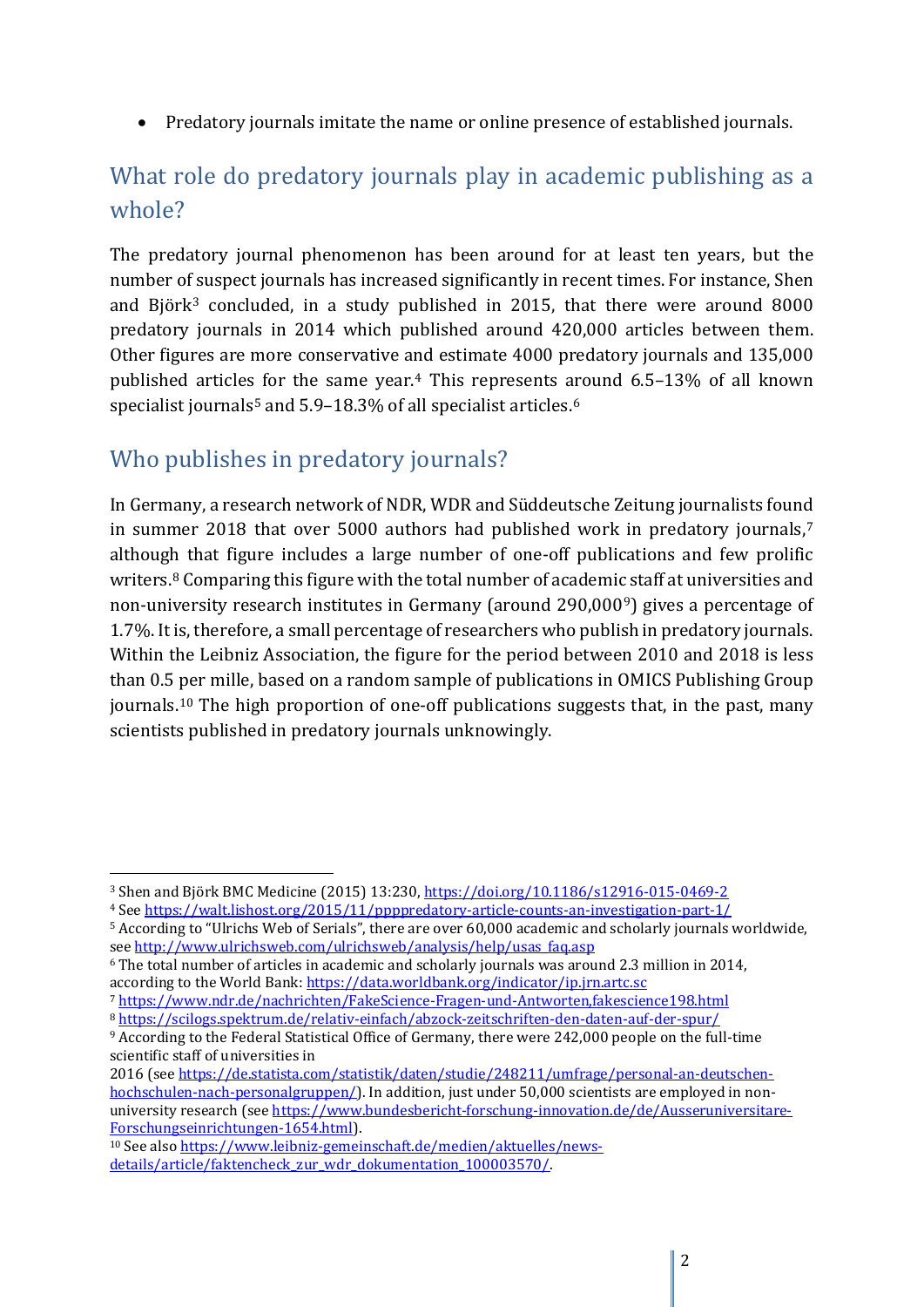## Is an article in a predatory journal necessarily inferior?

The quality of an academic article can only ever be assessed on its own merits. This is where an individual review process carried out by other specialists in the field plays a key role. Peer reviews are usually organised by the specialist journal and require a certain amount of time. Predatory journals avoid this work and publish submitted articles immediately without assessing them. This means that it is impossible to prove that an article published in this way is necessarily defective, but it should be noted that the article has not passed through an adequate review process.

## Do predatory journals have something to do with open access?

Predatory journals rely on a business model based on APCs or publication fees, as do many reputable open access journals. However, a serious open access journal will usually charge a fee only once they have decided to accept the article based on the results of the peer review, and not in advance. In addition, approximately 70% of all journals listed in the Directory of Open Access Journals (DOAJ) do not charge any publication fees.[11](#page-2-0) This applies in particular to open access journals in the humanities and social sciences – areas in which publication fees have not become an established part of the publishing culture.

# How can researchers safeguard against being published in a predatory journal?

Authors can use a number of checklists to assess journals, as well as looking them up on whitelists.

#### Checklists:

- A good overview of the criteria you can use to differentiate between serious journals and predatory journals is available on the Think – Check – Submit site.[12](#page-2-1)
- The "Principles of Transparency and Best Practice in Scholarly Publishing" of the Committee on Publication Ethics (COPE)[13](#page-2-2) are also useful.
- The website of the Open Access Scholarly Publishing Association (OASPA) lists the minimum requirements for its members.[14](#page-2-3)

#### Whitelists:

• A whitelist of open access journals that meet formal quality requirements is provided by the Directory of Open Access Journals (DOAJ).[15](#page-2-4)

<span id="page-2-0"></span> $\overline{a}$ <sup>11</sup> See<https://sustainingknowledgecommons.org/2018/02/06/doaj-apc-information-as-of-jan-31-2018/> <sup>12</sup> <https://thinkchecksubmit.org/>

<span id="page-2-2"></span><span id="page-2-1"></span><sup>13</sup> <https://publicationethics.org/resources/guidelines>

<span id="page-2-3"></span><sup>14</sup> <https://oaspa.org/membership/membership-criteria/>

<span id="page-2-4"></span><sup>15</sup> <https://doaj.org/>